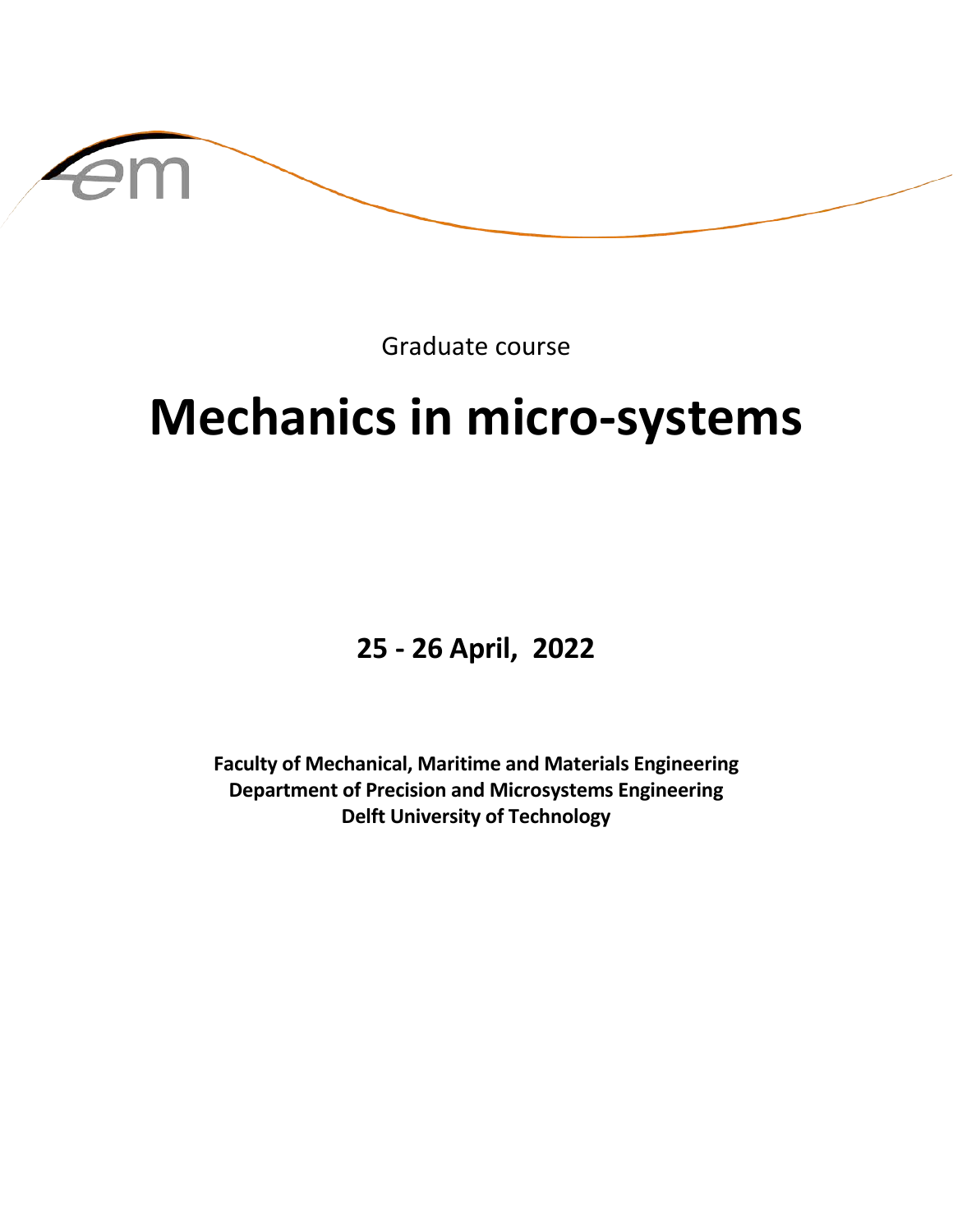## **General**

Microsystems play a large part in modern equipment and are used as sensors, actuators, displays, etc. The mechanical aspects of these micro and nanometer sized structures play an important part in their functioning. Due to scaling effects the behavior of microsystems can be quite different from more traditional systems and other physical phenomenon can dominate behavior. In this course we will look at the mechanics at the very small scale, the physical phenomena and how they can be used.

The following topics are included:

- Size and scaling effects
- Microsystem fabrication and the influences on the mechanics.
- Mechanics of graphene MEMS devices.
- AFM and other instrumentation.

## **Local organization**

The course is organized by the Precision and Microsystems Engineering group of the Delft University of Technology

#### **Lecturers**

- **Hans Goosen**
- Gerard Verbiest
- Murali Ghatkesar
- Sabina Caneva

#### **Lecture notes**

Lecture notes will be distributed during the course.